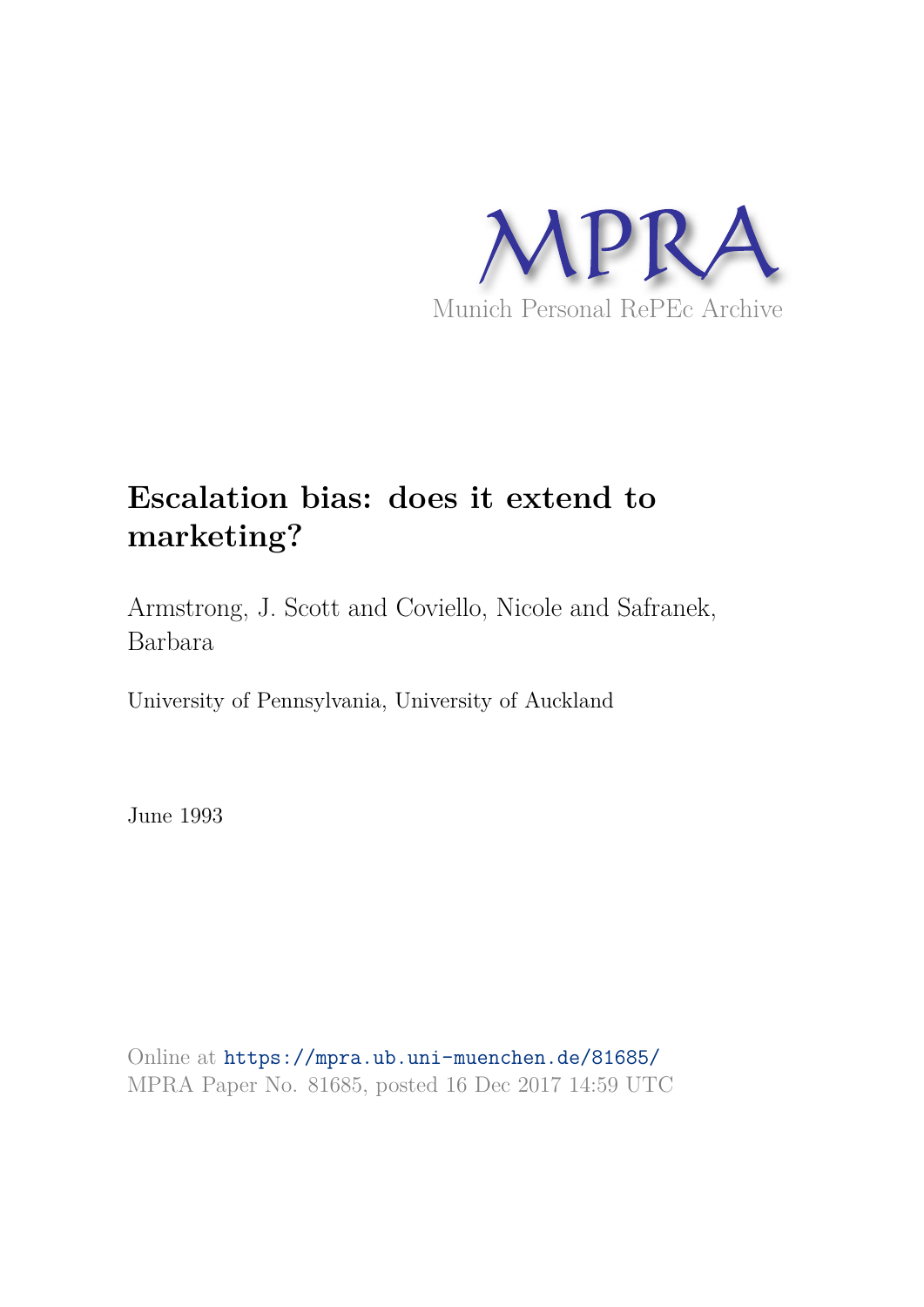

### **University of Pennsylvania ScholarlyCommons**

Marketing Papers Wharton School

June 1993

# Escalation bias: does it extend to marketing?

J. Scott Armstrong *University of Pennsylvania*, armstrong@wharton.upenn.edu

Nicole Coviello *University of Auckland*

Barbara Safranek *S. G. Warburg and Co.*

Follow this and additional works at: http://repository.upenn.edu/marketing\_papers

#### Recommended Citation

Armstrong, J. S., Coviello, N., & Safranek, B. (1993). Escalation bias: does it extend to marketing?. Retrieved from http://repository.upenn.edu/marketing\_papers/16

Postprint version. Published in *Journal of the Academy of Marketing Science*, Volume 21, Number 3, Summer 1993, pages 247-253. The author has asserted his/her right to include this material in *Scholarly*Commons@Penn.

This paper is posted at ScholarlyCommons. http://repository.upenn.edu/marketing\_papers/16 For more information, please contact libraryrepository@pobox.upenn.edu.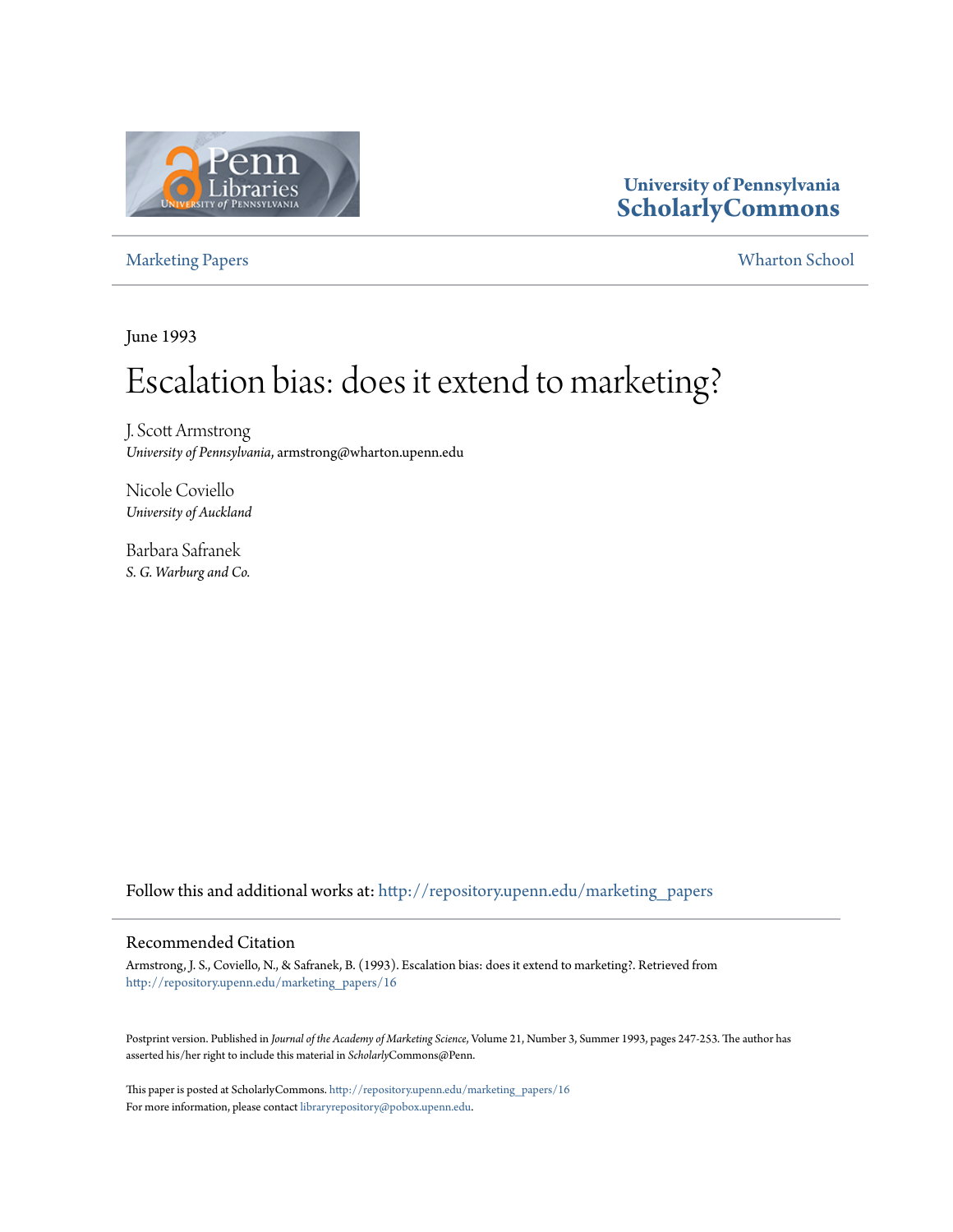### Escalation bias: does it extend to marketing?

#### **Abstract**

Escalation bias implies that managers favor reinvestments in projects that are doing poorly over those doing well. We tested this implication in a marketing context by conducting experiments on advertising and product-design decisions. Each situation was varied to reflect either a long-term or a short-term decision. Besides these four conditions, we conducted three replications. We found little evidence of escalation bias by 365 subjects in the seven experimental comparisons.

#### **Comments**

Postprint version. Published in *Journal of the Academy of Marketing Science*, Volume 21, Number 3, Summer 1993, pages 247-253. The author has asserted his/her right to include this material in *Scholarly*Commons@Penn.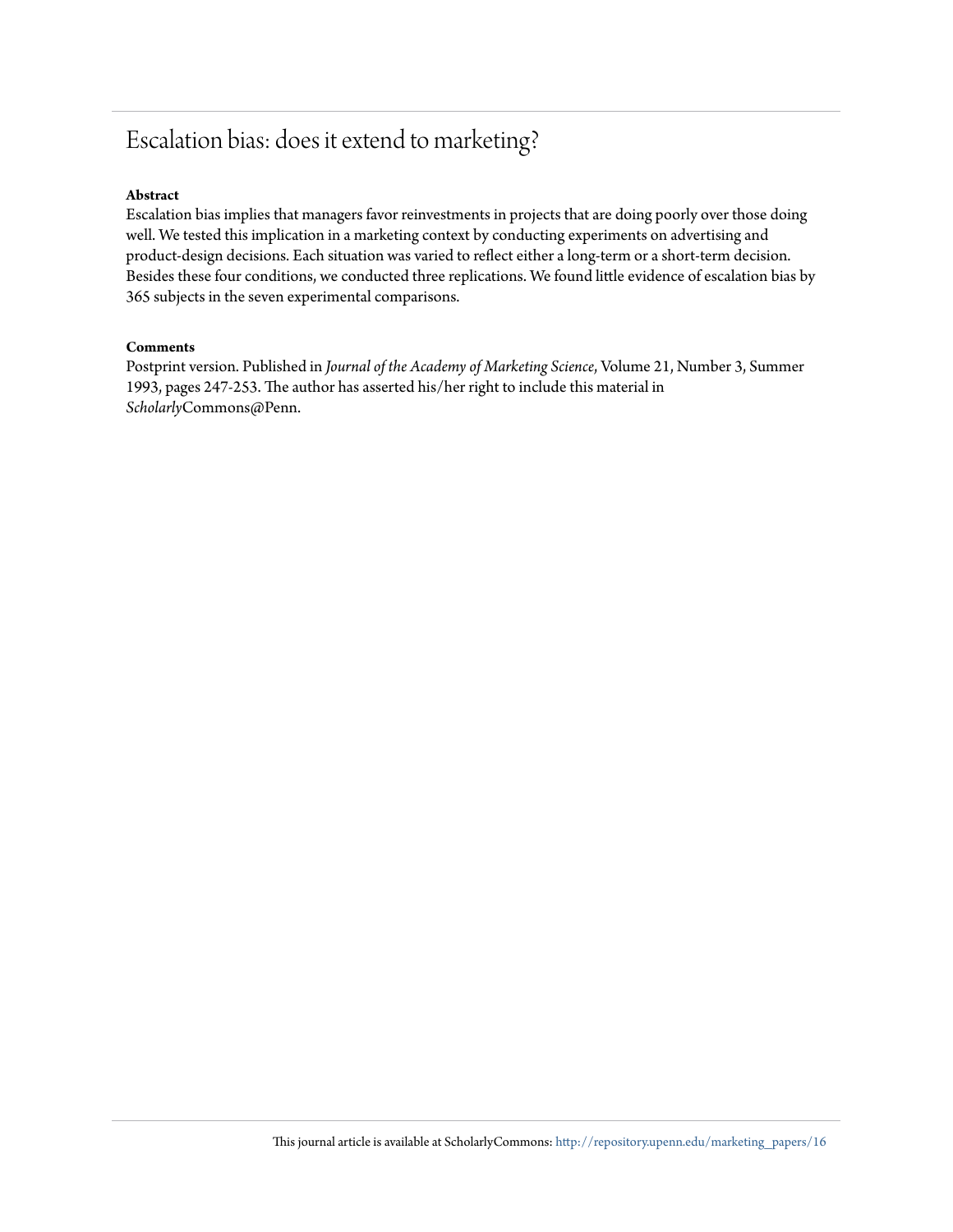#### **Escalation Bias: Does It Extend to Marketing?**

#### **J. Scott Armstrong**

The Wharton School, University of Pennsylvania

#### **Nicole Coviello**

University of Auckland

#### **Barbara Safranek**

S. G. Warburg and Co.

#### **Abstract**

Escalation bias implies that managers favor reinvestments in projects that are doing poorly over those doing well. We tested this implication in a marketing context by conducting experiments on advertising and product-design decisions. Each situation was varied to reflect either a long-term or a short-term decision. Besides these four conditions, we conducted three replications. We found little evidence of escalation bias by 365 subjects in the seven experimental comparisons.

Research on sunk costs shows that decision makers often continue to invest unwisely because of commitments to prior investments (e.g., Arkes and Blumer 1985). Escalation research, starting with Staw (1976), yields evidence consistent with research on the sunk-cost fallacy. In addition, escalation research has concluded that committed managers are likely to reinvest more in a project when they *receive* information that the project is doing poorly than if told it is doing well. This has been called "escalation bias." This bias of "throwing good money after bad" has intuitive appeal.

Should marketing managers be concerned about escalation bias? Common sense would say "yes." We examined whether escalation bias is likely to lead to poor marketing decisions. We first provide a brief review of the literature. This is followed by a series of experiments to test whether escalation bias occurs in marketing decision making. Our hypothesis was that escalation bias would occur for marketing decisions.

#### **Brief Evaluation Of Prior Research**

When people make a decision, they often develop a commitment to it. This seems especially likely for people in organizations. For example, Fox and Staw (1979) showed that "trapped administrators" showed a higher level of commitment to a previous course of action than "nontrapped administrators." If decisions turn out poorly, the "escalation of commitment" hypothesis suggests that they may invest further so as to make the decision turn out well. Conlon and Parks (1987) called this retrospective rationality. In simple terms, decision makers are often unwilling to take a loss. Staw (1981, p. 577) commented that:

> Because it is often possible for persons who have suffered a setback to recoup their losses through an even greater commitment of resources to this same course of action, a cycle of escalating commitment can be produced.

Staw and Ross (1987a) and Garland (1990) summarized a variety of reasons for the existence of escalation bias. For example, managers may be affected by partial reinforcement and have difficulty accepting information that rewards have disappeared. They might also distort negative information through perceptual defense mechanisms.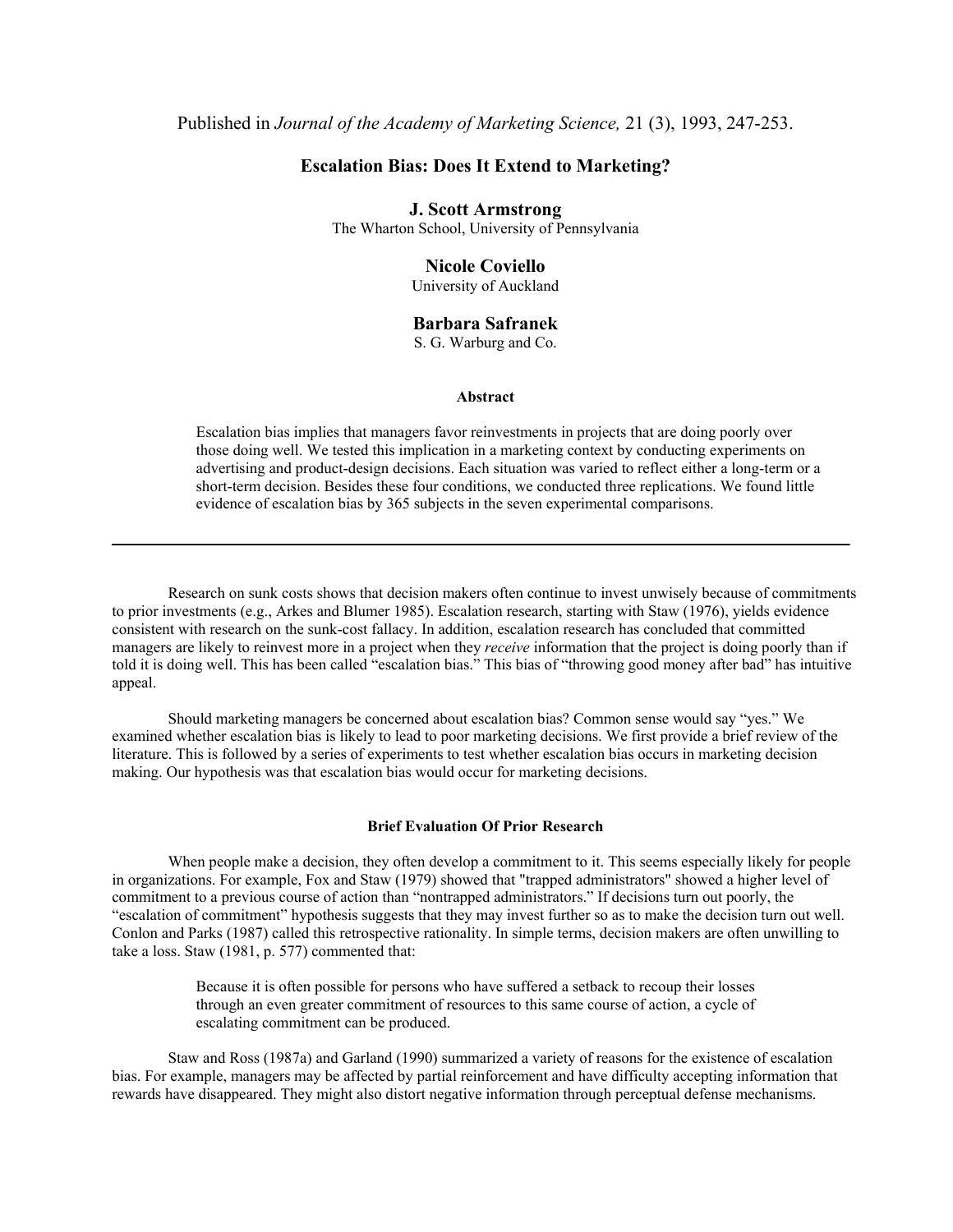Organizational factors, such as the need for external justification and self-presentation, reinforce this tendency to stay with an unfavorable course of action (Staw 1981). The manager's future may depend on avoiding bad decisions, so he may support a project until it becomes successful. In this latter case, behavior that is irrational for the firm may be rational for managers who want to avoid bad marks on their long-term records. Still another explanation is the gambler's fallacy (Jarvik 1951); people may think that it is less likely that bad results would occur again. Brockner (1992) reviewed the theoretical explanations for escalation bias.

Staw and Ross (1987a) summarized literature on escalation bias and recommended procedures for overcoming this "defect" in decision making. In *Psychology Today*, they stated, "Research shows that people often become overly committed to losing courses of action" (Staw and Ross 1987b, p. 30). Schwenk's review of the literature led him to conclude:

> Researchers have found that once an individual commits a significant amount of money or other resources to an investment project, he will tend to allocate more to the project if he receives feedback that the project is failing than if he receives feedback that the project is succeeding (Schwenk 1985, p. 76).

Consistent with this, subjects who experienced a loss were more concerned about explaining this result than were those who experienced success (Conlon and Parks 1987).

Staw and others subsequently replicated and extended the original study. For a comprehensive review of these studies, see Bowen (1987). Entrapment research (see Brockner and Rubin 1985 for a summary) also provides evidence to support escalation bias.

To our knowledge, Singer and Singer (1985, 1986) provided the only direct replication that did not find the escalation bias. They conducted a replication of Staw's (1976) negative feedback treatment in the high responsibility condition. The 96 subjects reinvested an average of 46 percent of the funds in the R&D project that was doing poorly (versus 64.8% for this treatment in Staw 1976). In other words, escalation bias was not found in the condition under which Staw had found the strongest effect.

Clearly, many researchers believe that an escalation bias exists and that it leads to incorrect decisions. However, escalation studies have not shown that decisions were incorrect, only that *different* decisions were made for projects that had been doing poorly than for those that had been doing well (Bowen 1987; Northcraft and Wolf 1984; Leatherwood and Conlon 1988). The proper way to invest, according to standard economic theory, is to select the project that yields the highest return on investment by determining the expected return on future investments at any given decision point (Northcraft and Wolf 1984). This was not possible in Staw's original study (Staw 1976). lie presented subjects with a choice between two research and development projects. At first, the subjects had to put all of their resources into one of the projects. Each subject was then given feedback on how well the decision turned out and was asked to make another investment decision concerning these two projects. For the second decision, subjects were allowed to allocate part of their budget to each of the two alternatives.

The key issue was whether those who received feedback about poor results would be more likely to support their original decision than those who received feedback about good results. Subjects who were told that their initial choice was doing poorly tended to put more resources back into this alternative than did subjects who were told that their initial choice was doing well. This bias was stronger for the treatment group subjects who were told that they had been responsible for the initial decision (the design described here) than for subjects who did not make the initial decision. Note that the subjects did not have sufficient information to make an economically sound decision. One could rationally justify investment in either project. This lack of information was ignored in that study, as well as in many replications and extensions.

#### **Escalation Bias In Marketing Decisions**

The original study on escalation bias was conducted on R&D investments. Staw and Fox (1977) encouraged extensions to other decision contexts. They stated (1977, p. 448) that the key condition was an "initial choice of a course of action and an opportunity for subsequent escalation or withdrawal." Extensions have successfully replicated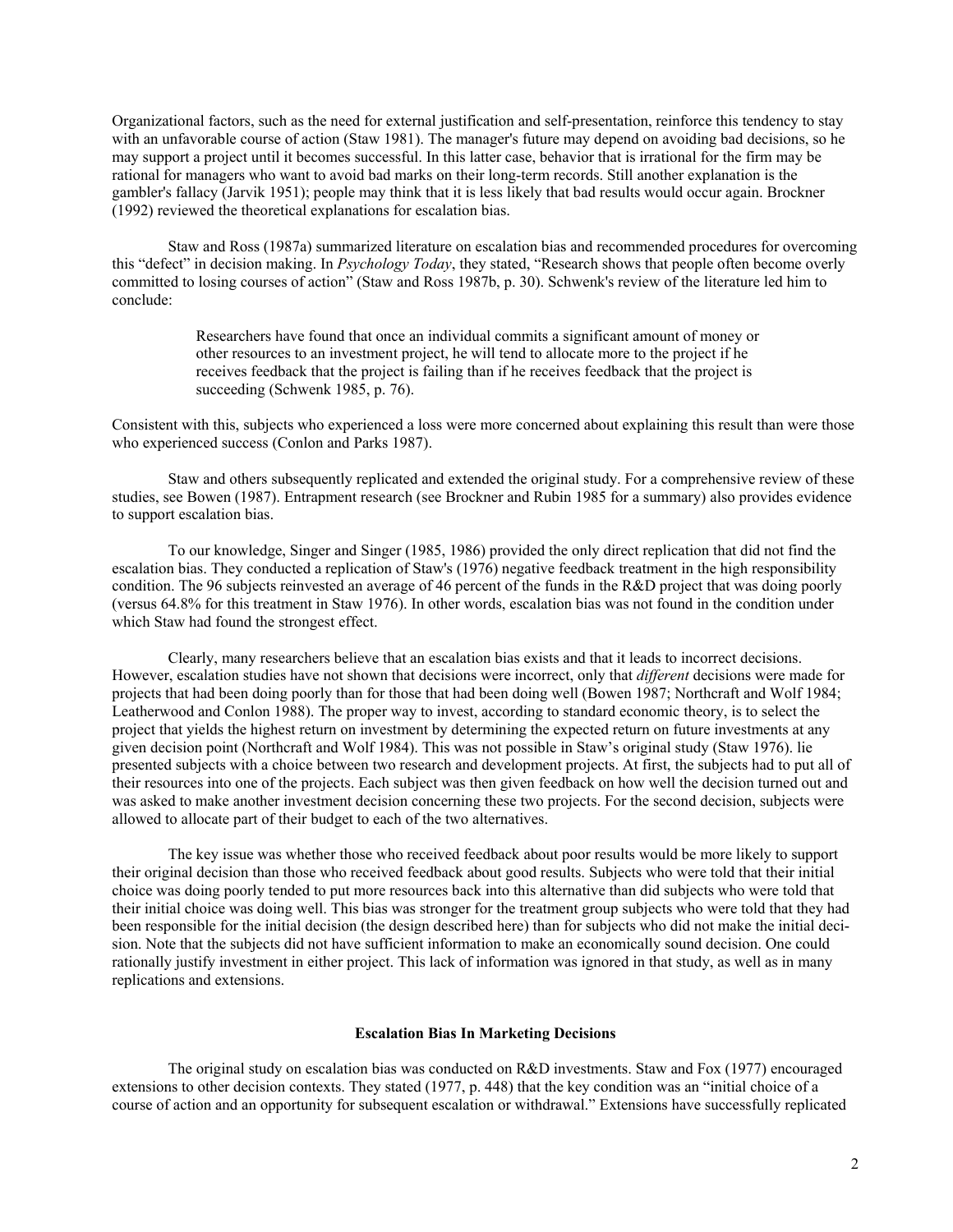the effect showing that responsibility for the prior decision leads to heightened escalation of commitment (cf. the extension to personnel decisions by Bazerman, Beekun, and Schoorman 1982).

We decided to extend the study to marketing. Although it cannot presently be said that escalation bias contributes to poor decisions, the existence of such a bias is of interest. If this bias extends to marketing decisions, then it would make sense to determine whether it leads to poor decision making. If this bias is not found, then further action need not be taken.

Based on the many successful replications and extensions, the escalation bias seemed robust. This led us to conclude that the effect would be found in marketing decisions. However, Barton, Duchon, and Dunegan (1989) found no evidence of escalation bias in their extension based on selling expenses; they speculated that this result may have been due to their use of a familiar decision for their subjects, who were from a single organization.

We conducted a series of experiments to determine whether marketing decisions are susceptible to escalation bias. The decisions related to investments in advertising and product design. We examined the situation where escalation bias was expected to be strongest by having all subjects belong to what Staw referred to as the high responsibility group. These subjects made the first decision as well as the subsequent decision. In other words, we accepted the results that prior responsibility leads to increased escalation and examined only whether escalation affects decision making.

#### **Experiment 1: An Advertising Investment**

Staw provided us with copies of the original case materials. Our design conformed to that used by Staw, with the exception that the decision related to advertising instead of R&D, and we used more recent dates for the context of the problem.

#### **Subjects**

In common with Staw's study, we used a convenience sample of business school students. These subjects, 80 MBA students, all had a significant amount of prior work experience. (One subject did not make a decision, so we report on the remaining 79.) Most subjects  $(n = 43)$  were captive; they were administered the experiment during classes in marketing management and organizational behavior. The others  $(n = 36)$  were walk-ins to a test center in the building housing the MBA program. We solicited the latter by signs offering free doughnuts and a chance to win \$50. Staw's subjects were undergraduate volunteers who received course credit.

#### **Procedure**

The instructions were similar to those used by Staw (1976). The two-part experiment was described as measuring the effectiveness of decision making under varying amounts of information. Subjects were assured that they had sufficient information to make their decisions.

Subjects were told that the experiment typically took about 15 minutes. We based this on the time required by 20 pretest subjects. However, like Staw's subjects, our subjects were allowed to take as much time as they needed.

The decision was based on a case describing the fictitious A  $\& S$  Company. Once a successful developer of home and industrial appliances,  $A \& S$  was now, in 1981, having a difficult time. In the face of declining market share, sales, and earnings, the board had decided that an additional \$10 million of advertising, beyond budget, was necessary in one of the firm's two divisions – Consumer Products or Industrial Products.

Adopting the role of the A & S marketing vice-president, subjects had to decide which division should receive the extra \$10 million investment. The investment could not be split between the two divisions. Their decision was to be based on anticipated future earnings. Subjects received a brief description of each division along with sales and profit figures for the past ten years (see Appendix A). The figures were the same as those used by Staw, but the dates were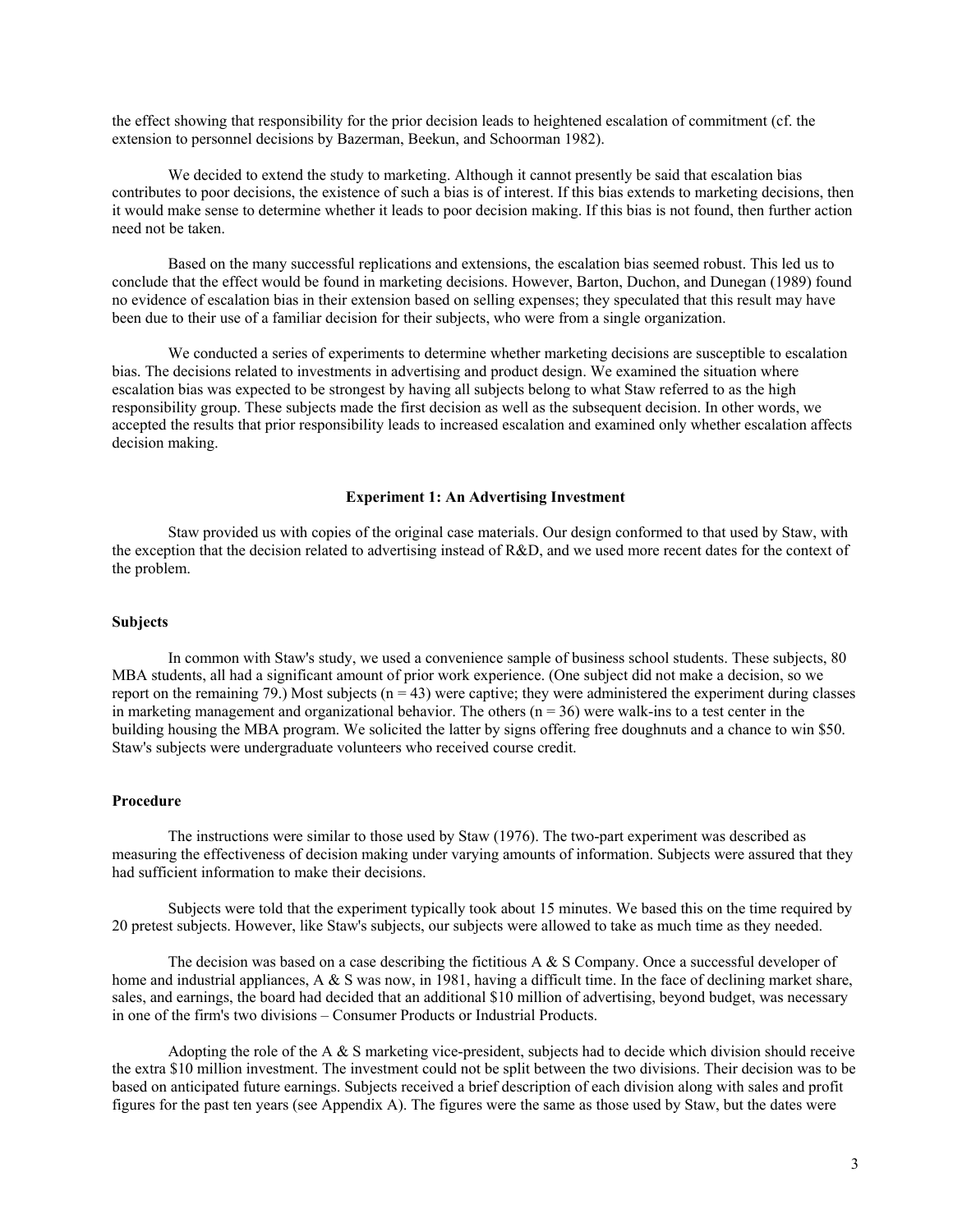brought forward by 14 years to make the case contemporary. Thus, with the exception of the context, the situation was identical to the one used by Staw.

After choosing to invest in either the Consumer Products or the Industrial Products division, subjects were asked to "briefly explain why you made your choice" and "what additional information would have been helpful." The latter question was included to support the explanation that the experiment dealt with decision making under varying amounts of information.

After they had finished the first part of the experiment, subjects were administered the second part, which described the A & S situation five years later, in 1986. The board had decided to provide \$20 million beyond budget for advertising in the two divisions. At this stage, the subject's task as marketing vice-president was to divide the \$20 million in any proportion between the two divisions. AS before, the decision was to be based on anticipated future profits. Sales and earnings for the past five years were provided (see Appendix B). Half of the subjects, randomly selected, received positive results; the division they initially selected for the \$10 million investment in advertising returned to profitability, whereas the other division had sunk further into the red. The other half of the subjects was given information showing negative results; their chosen division showed a decline in profitability, whereas the other division had improved. The same follow-up questions were used as in the first part of the experiment. To match replies from the two parts, we asked subjects to write their social security numbers on each page. Staw used names in his experiments for the same purpose.

#### **Results for Experiment 1**

 $\overline{a}$ 

The 38 subjects who received the less favorable feedback reinvested an average of 57.8 percent of the \$20 million in the division of their initial choice; the 41 subjects who received feedback that their first choice was doing well reinvested an average of 58.8 percent of the \$20 million.<sup>1</sup> The direction of the effect was opposite to that predicted by escalation bias although the difference was not statistically significant. This contrasts with Staw's results; in his experiment  $(n = 119)$  for the high-responsibility treatment), 64.8 percent of the funds were reinvested by those receiving bad outcomes and 46.0 percent by those receiving good outcomes. To examine whether the failure to replicate was due to administrative procedures, we compared results from the 43 captive and 36 volunteer subjects; their reinvestment decisions were almost identical.

The one subject who did not make a decision claimed that there was insufficient information. However, most subjects noted on the follow-up questionnaire that they needed more information.

#### **Experiment 2: Advertising With Annual And Quarterly Data**

Prior studies on escalation bias concluded that there was a time effect; escalation occurred initially, but it did not persist with repeated negative feedback (Garland and Newport 1991; McCain 1986). The decision maker might believe that, in early stages, not enough time had elapsed to evaluate the results of the investment. Thus, the subject's original arguments for the selected investment would be unchanged. Alternatively, the subject might believe that not enough had been invested yet, such that additional investment was required.

Therefore, given the results of Experiment 1, we were interested to learn whether the failure to find escalation bias was due to a time effect; that is, if the decision makers believed that the prior investment had not had sufficient time to take effect. Such a belief would seem plausible for R&D investments (Northcraft and Wolf 1984) in that, when the decision maker expects sales revenue to lag behind costs, it is reasonable to ignore early losses. If career advancement is based on overall results, decision makers might want to continue supporting their original R&D investment decisions. However, this explanation seems less plausible for investments in advertising, because advertising is often believed to have only short-term effects (Clarke 1976). Thus, there would be no need to stay with the original decision. An analysis of explanations by subjects in Experiment 1 revealed that only three of the 38 subjects who

 $<sup>1</sup>$  It was irrelevant whether subjects initially chose the industrial or consumer division. In any event, the direction</sup> of the results was the same whether the subject invested initially in the industrial or in the consumer products division.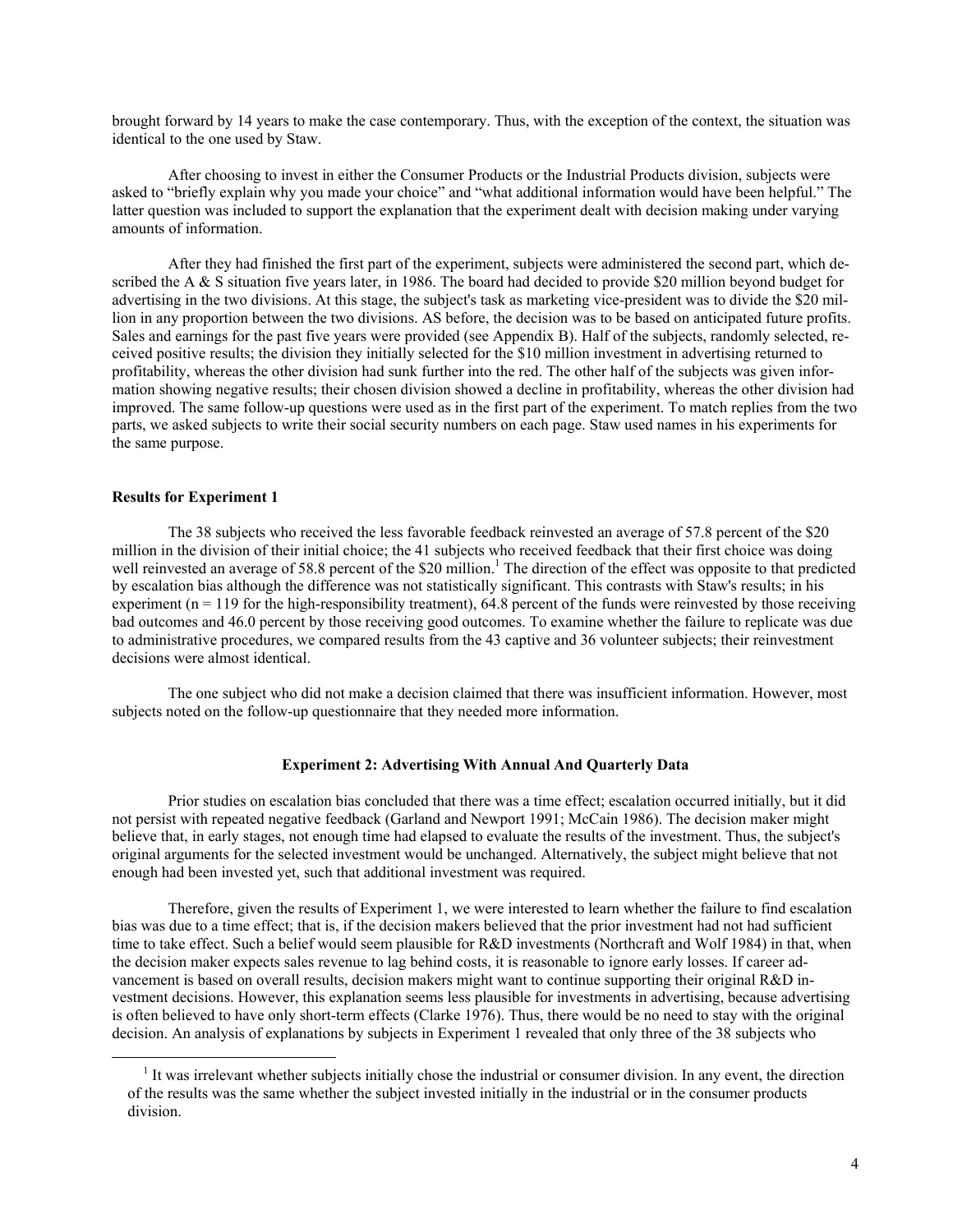received negative feedback based on the annual data said that they continued to support that division because they did not want to give up yet. Escalation bias might not have occurred because most subjects may have believed that the effects of the advertising decision would have been fully observed within the five-year period.

#### **Procedure**

The second experiment replicated the first experiment and examined the time span. The time span was labeled as "annual" for half of the subjects and "quarterly" for the other half. The two treatments were identical in all other respects.

We also were concerned that our results could be due to slight changes that had been made in administrative procedures, or to wording of the advertising problem. Thus, in the second experiment:

- 1. We followed Staw's original procedure more closely. Undergraduate subjects were used, they were solicited on the basis of course credit, and they were asked to provide their names. One exception here was that subjects were not assured that there was sufficient information to make a decision. We saw no reason to mislead them.
- 2. We reversed the labels for the industrial and commercial divisions.
- 3. We changed the wording to make the task appear more relevant to an advertising decision.

To avoid experimenter bias, the second experiment was administered by a research assistant who did not know the purpose of the experiment. The experiment was conducted at a testing center with 55 undergraduates.

#### **Results of Experiment 2**

Only one of the 55 subjects refused to make a decision, claiming that there was not sufficient information. However, on follow-up questionnaires, 17 subjects (3l%) claimed that there was insufficient information to make a decision.

Results for subjects in the annual (long-term) treatment were similar to those from Experiment 1. The 15 subjects with negative feedback reinvested 55.5 percent of their funds in their original choice. The l 1 subjects with positive feedback reinvested 64.8 percent in their original choice. As in experiment 1, the direction of these results was opposite to that predicted by escalation bias.

The time span had the predicted effect with respect to direction. In the short-term version, the 14 subjects who received negative outcomes reinvested 64.3 percent in their original division; the 14 subjects who received positive outcomes reinvested 53.6 percent. This difference was not statistically significant  $(t = 1.41)$ .

Thus, Experiment 2 also failed to find escalation bias. While the direction of the results was consistent with the hypothesis that the elapsed time between decisions might help to explain why escalation bias did not occur, this finding was not statistically significant. However, our test of the time effect was not very powerful. Following Cohen (1988), the power levels for small, medium, and large effects were .13, .36, and .66 respectively. Thus, the test would only have about a two-thirds chance of rejecting a false null hypothesis if the effect size were large. This suggested the need for further study of the time effect.

#### **Experiment 3: Replicating For Annual & Quarterly Advertising**

Experiment 3 tested the replicability of results from Experiments 1 and 2. This was deemed appropriate given the surprising results on escalation and the lack of power for the test on time. All procedures were identical to those for Experiments 1 and 2. The study was administered by one of the authors to 105 New Zealand business school undergraduates who were taking a class on marketing management. Thus, it was again a captive audience.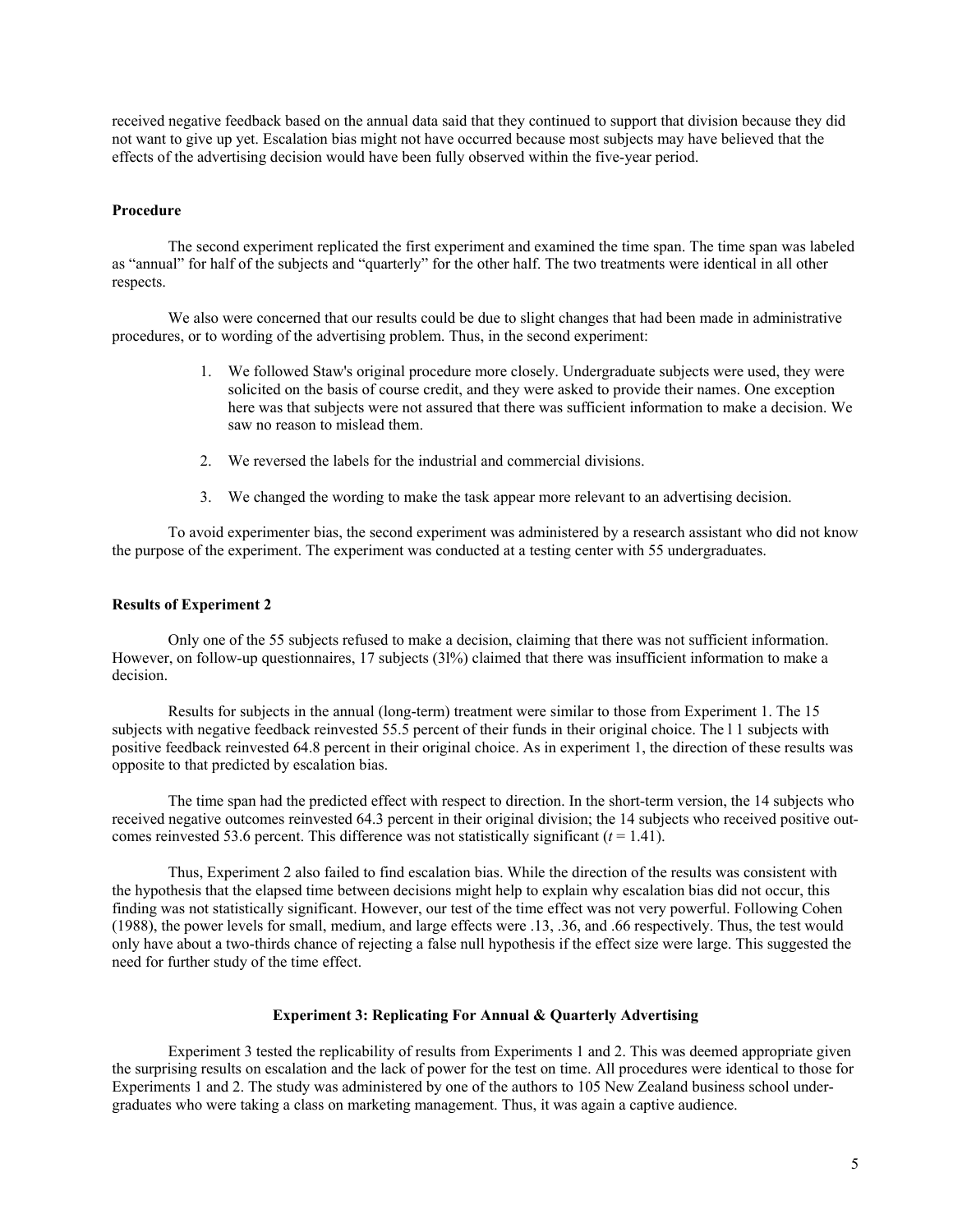#### **Results for Experiment 3**

As with Experiment 2, no escalation was found when subjects were presented with annual (long-term) data. The 25 subjects with negative feedback reinvested 49.8 percent of their funds in their original choice, whereas the 31 subjects with positive feedback reinvested 50.4 percent in their original choice. This difference is opposite to that predicted by escalation bias and the result is not statistically different if one adopts a null hypothesis of no difference.

We examined the effect of the time span. For the short-term version, the 21 subjects with negative outcomes reinvested 58.1 percent of their funds, whereas the 28 who received positive results reinvested 54.2 percent. This difference is not statistically significant  $(t = .21)$ . The results were combined with those in Experiment 2 by using the method of adding *ts* (Rosenthal 1978). The overall *t* was only 1.1. Hence, there is insufficient evidence to suggest that these data might not have been obtained given a true null hypothesis of no time effects. The power of the combined test was about .22, .70, and .96 for small, medium, and large effects (Cohen 1988). Thus, it was likely that a false null hypothesis would be detected given a large effect (the test provides a 96% chance of detecting a large effect.)

#### **Experiment 4: A Product Design Investment**

Experiment 4 extended our study by converting the decision to one involving an investment in product design.<sup>2</sup> We replaced the word "advertising" by "product design" in the description of the problem given to the subjects. We expected escalation bias for both short- and long-term versions because some subjects would expect that five quarters or even five years may not be sufficient to see results from their investment in product design. However, bias should be smaller in the long-term than in the short-term version (Garland, Sandefur, and Rogers 1990). We expected bias to be stronger in the product design case than in the advertising case because cumulative investments in design may hold greater long-term promise.

Administrative procedures for Experiment 4 followed those of Experiment 3. Replies were obtained from 127 undergraduate business students in New Zealand.

#### **Results for Experiment 4**

For annual data, the 30 subjects with negative feedback reinvested only 45.8 percent of the funds in their original choice, whereas the 29 subjects with positive outcomes reinvested 48.5 percent. The direction of this result is opposite to that predicted by escalation bias and it is not significantly different given a standard null hypothesis  $(t =$ 0.4).

In the test for the time effect, we gave quarterly (shortterm) data to 68 subjects. Those whose original selection performed poorly (n = 34) reinvested less money than those subjects who received positive results (47.5% versus 56.3%). This did not differ significantly from a null hypothesis  $(t = 1.4)$ .

Only one subject chose not to make a decision. Analogous to the indecisive subjects in Experiments 1 and 2, this person claimed that the information was insufficient. However, on follow-up questionnaires, 78 subjects (61%) said that additional information was desirable.

#### **Discussion**

The results of our experiments, along with those of Barton, Duchon, and Dunegan (1989), suggest that escalation bias does not generalize well to marketing decisions. Escalation bias did not occur in five of our seven experimental conditions. Using an unweighted average across the seven conditions, we determined that 54.1 percent of

<sup>&</sup>lt;sup>2</sup> Leatherwood and Conlon (1988, p. 217) suggested that product development decisions might be similar to R&D decisions with respect to escalation bias.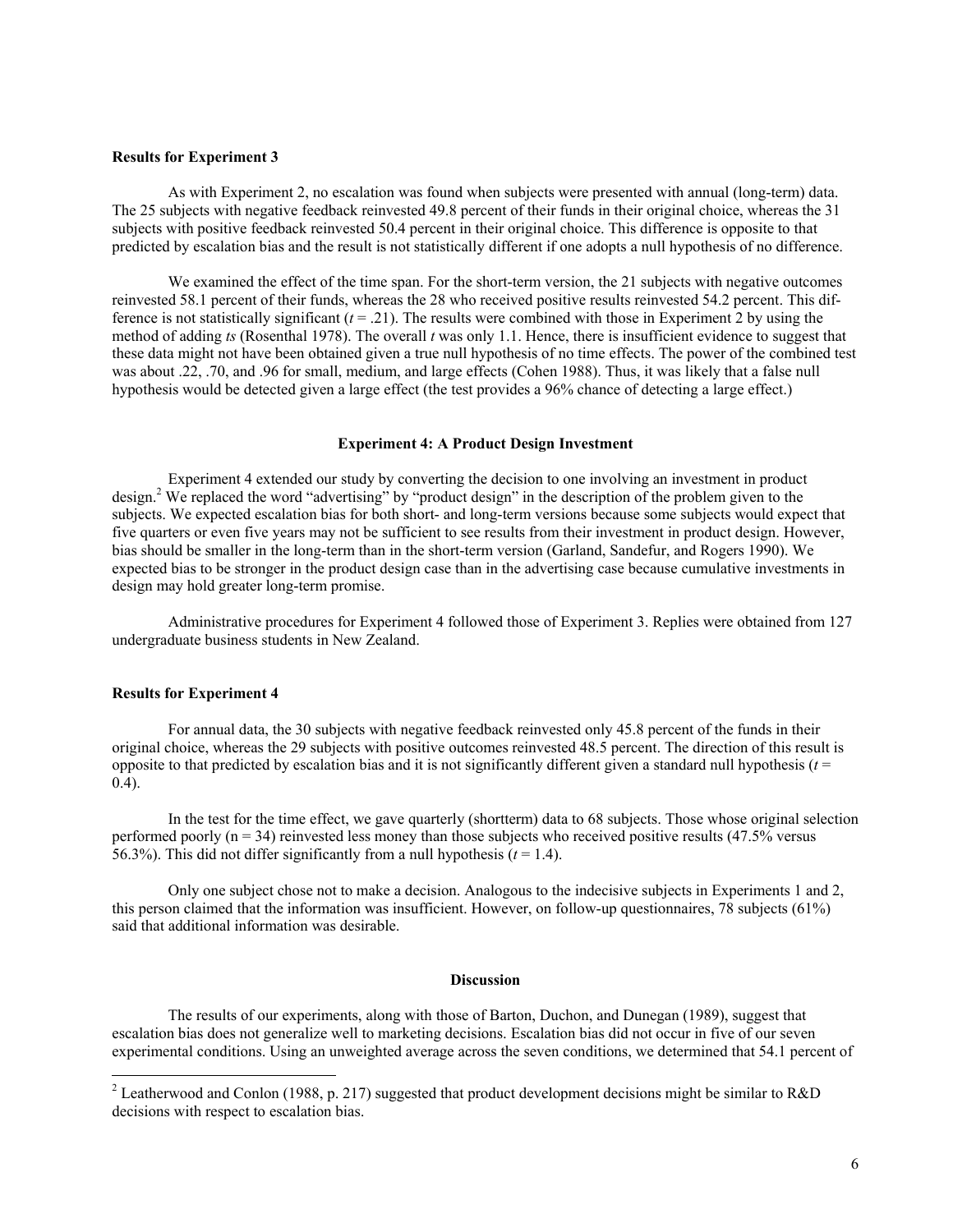the funds were reinvested when negative outcomes were encountered, whereas 55.2 percent were reinvested when favorable outcomes were obtained. This direction of effects is contrary to escalation bias. Table 1 summarizes our results.

| <b>Treatment</b>  |               |                 | <b>Experiment (Sample Size)</b> |      |              |       |       |
|-------------------|---------------|-----------------|---------------------------------|------|--------------|-------|-------|
|                   | Time          |                 | <b>Staw</b>                     | 1    | $\mathbf{2}$ | 3     | 4     |
| <b>Context</b>    | <b>Period</b> | <b>Outcome</b>  | (119)                           | (79) | (54)         | (105) | (127) |
| R&D               | Annual        | <b>Negative</b> | 64.8                            |      |              |       |       |
|                   |               | Positive        | 46.0                            |      |              |       |       |
| Advertising       | Annual        | <b>Negative</b> | $\overline{\phantom{0}}$        | 57.8 | 55.5         | 49.8  |       |
|                   |               | Positive        |                                 | 58.8 | 64.8         | 50.4  |       |
|                   | Quarterly     | Negative        |                                 |      | 64.3         | 58.1  |       |
|                   |               | <b>Positive</b> |                                 |      | 53.6         | 54.2  |       |
| Product<br>Design | Annual        | Negative        |                                 |      |              |       | 45.8  |
|                   |               | Positive        |                                 |      |              |       | 48.5  |
|                   | Quarterly     | Negative        |                                 |      |              |       | 47.5  |
|                   |               | Positive        |                                 |      |              |       | 56.3  |

#### **TABLE 1 Percentage of Funds Reinvested by Experimental Treatment**

The time required for the decision to have an impact did not affect escalation bias as we had expected for the advertising decision. Furthermore, the direction of the time effect was reversed for the product design decision. Combining across the three tests on the time effect (weighting by sample size), the effect size was nearly zero. Finally, a content analysis of follow-up responses revealed that none of the subjects in the short-term conditions (for either the advertising or product design decision) believed that more time was required for the original investment to take effect.

Because the subjects did not receive sufficient information, it is difficult to conclude that any of them were making poor decisions. The reasons they gave for their decisions seemed sensible to us. Typically, they wanted to diversify their portfolio in the face of uncertainty, and they tried to avoid abrupt changes in their decision-making behavior until additional relevant information was available.

#### **Students as Subjects**

Similar to the original research on escalation bias, we used students as subjects. Burnett and Dunne (1986) questioned the validity of students as subjects. However, in their review of the research, Ashton and Kramer (1980) found similarities between students and nonstudents in *decision-making* studies. The use of students for such a study is consistent with criteria suggested in Gordon, Slade, and Schmitt (1987); namely, the student sample is part of a stream of research and the population of interest is similar to the students.

Many of our subjects had prior business experience. We obtained insignificant differences in the results for those with and without business experience. This is consistent with results of Garland and Newport (1991), who did not find systematic differences across types of subjects in their research on sunk costs.

Fox and Staw (1979) reported that extensions of their studies produced similar results whether subjects were managers or undergraduate business students. Finally, results for our MBA subjects did not differ significantly from those of our undergraduates.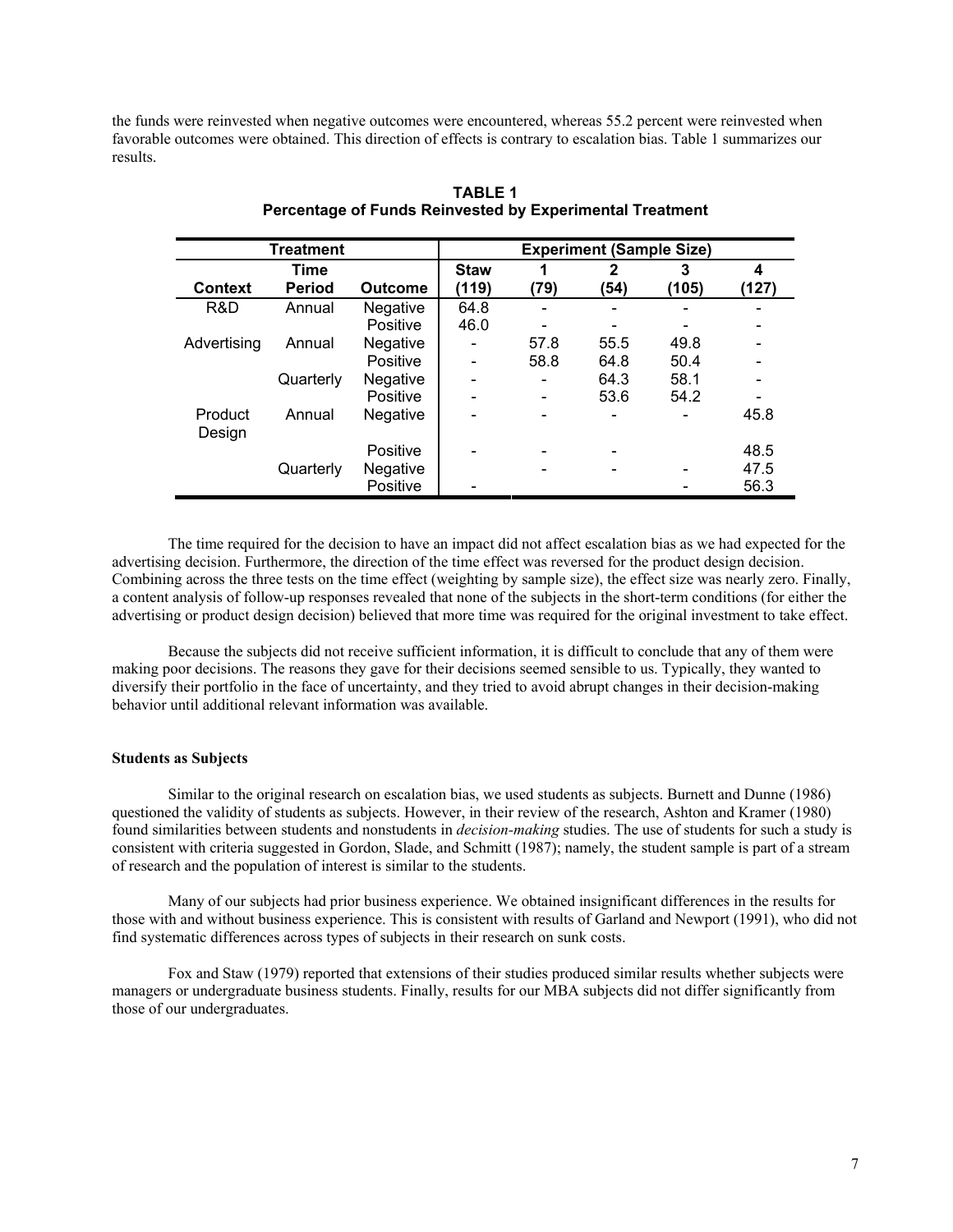#### **Limitations**

The situations faced by subjects in both the original R&D situation and the current marketing situation were artificial. Interestingly, this limitation has not caused serious problems in prior research. Locke (1986) presents evidence that findings from artificial laboratory experiments are similar to those from realistic field studies for research in several areas of organizational behavior. It is also worthwhile to note that subjects took the task seriously, often taking up to 30 minutes on the exercise.

Funder (1987) claimed that subjects solving problems in laboratory exercises typically assume that they have been given sufficient information and they draw upon their experience for additional information. Thus, the problem they are solving might differ from what the researcher had in mind. Although almost all of our subjects made decisions, many of them claimed that there was a lack of information. Perhaps the most serious limitation of escalation studies, including ours, is that not enough information was provided to make a correct decision. In other words, if one uses future profits as the criterion, there is no evidence as to which decision should be selected.

Escalation bias might not occur if subjects were given the information needed to make a correct decision, such as net present value of relevant alternatives (Leatherwood and Conlon 1988) or opportunity costs (Northcraft and Neale 1986). This applies not only to the original study by Staw, and to our study, but also to many other replications.

#### **Conclusions**

Our studies of escalation bias in the context of marketing decisions failed to find evidence of bias in five of the seven situations examined. We were unable to explain differences between findings from earlier studies and our research as being due to administrative procedures. Also, we were unable to explain our results as being due to differences in the length of time for the decision to have an impact.

Even if a bias had been found, research to date does not allow for the conclusion that such a bias leads to poor decision making. Thus, little evidence exists to suggest that marketing managers need to be concerned that escalation bias will harm decision making.

#### **Acknowledgments**

We thank Barry Staw for providing copies of the original materials and Kenneth Weissman for administering the second experiment. Hal R. Arkes, Michael G. Bowen, Jay Christensen-Szalanski, Howard Garland, Wendy Gladfelter, Gregory B. Northcraft, Robert A. Peterson, and William T. Ross provided useful comments on various drafts. Jennifer L. Armstrong, Gina Bloom, and Phan Lam provided editorial assistance.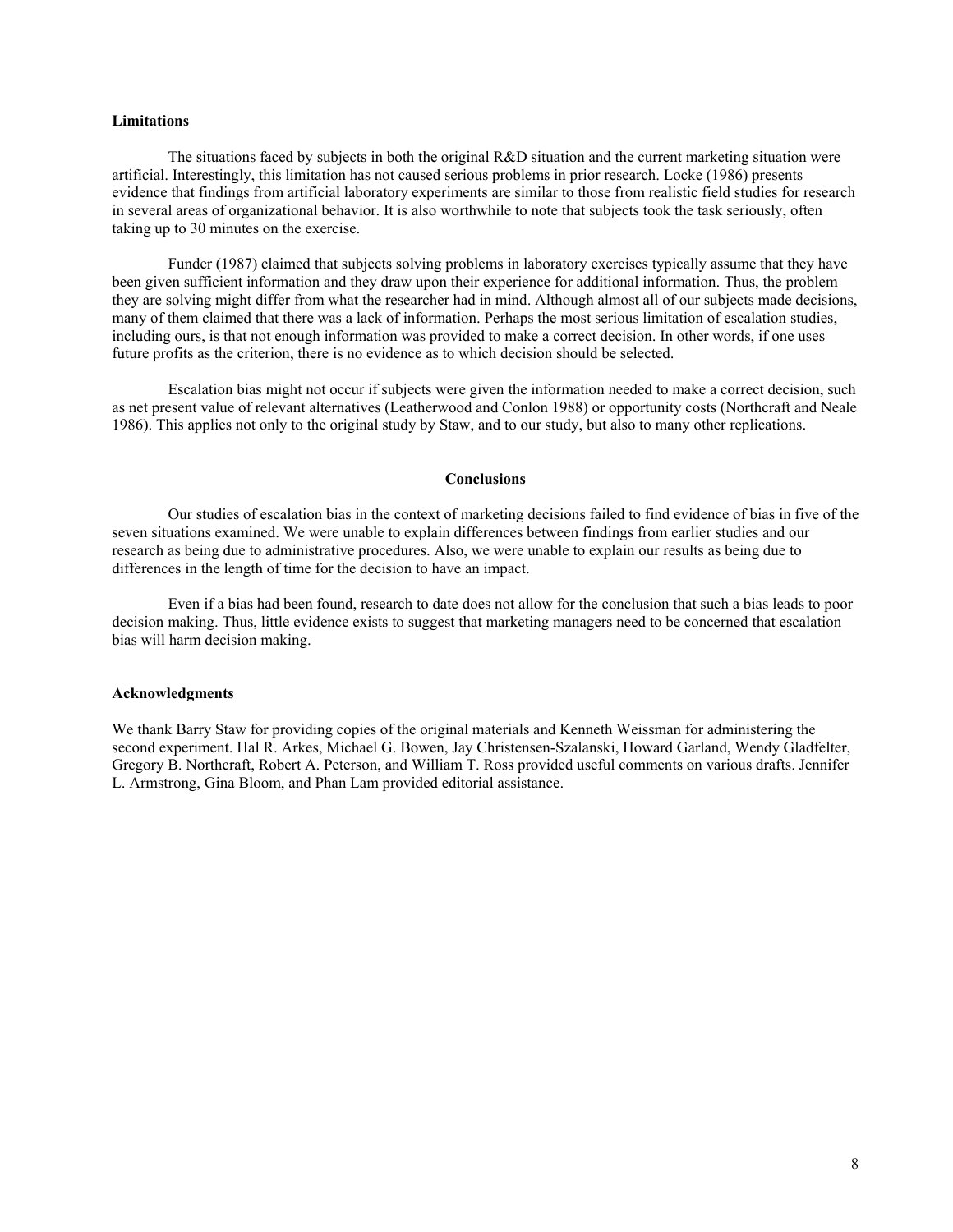|             |                               | <b>Industrial Products</b><br><b>Division</b> | <b>Consumer Products</b><br><b>Division</b> |                                  |  |
|-------------|-------------------------------|-----------------------------------------------|---------------------------------------------|----------------------------------|--|
| <b>YEAR</b> | <b>Sales</b><br>(\$ millions) | <b>Earnings</b><br>(\$ millions)              | <b>Sales</b><br>(\$ millions)               | <b>Earnings</b><br>(\$ millions) |  |
| 1971        | 670                           | 15.31                                         | 624                                         | 14.42                            |  |
| 1972        | 663                           | 10.92                                         | 626                                         | 10.27                            |  |
| 1973        | 689                           | 11.06                                         | 649                                         | 8.65                             |  |
| 1974        | 711                           | 10.44                                         | 681                                         | 8.46                             |  |
| 1975        | 724                           | 9.04                                          | 674                                         | 4.19                             |  |
| 1976        | 735                           | 6.38                                          | 702                                         | 5.35                             |  |
| 1977        | 748                           | 5.43                                          | 717                                         | 3.92                             |  |
| 1978        | 756                           | 3.09                                          | 741                                         | 4.66                             |  |
| 1979        | 784                           | 3.26                                          | 765                                         | 2.48                             |  |
| 1980        | 788                           | (.81)                                         | 770                                         | (.12)                            |  |
| 1981 est.   | 791                           | .80)                                          | 769                                         | (0.63)                           |  |

**Appendix A Figures Provided to Subjects in Part 1 of A&S Case** 

**Appendix B Figures Provided to Subjects in Part 2 of A&S Case** 

|             |                               | <b>Manipulated</b><br><b>Improvement</b> | <b>Manipulated</b><br><b>Decline</b> |                                  |  |
|-------------|-------------------------------|------------------------------------------|--------------------------------------|----------------------------------|--|
| <b>YEAR</b> | <b>Sales</b><br>(\$ millions) | <b>Earnings</b><br>(\$ millions)         | <b>Sales</b><br>(\$ millions)        | <b>Earnings</b><br>(\$ millions) |  |
| 1982        | 818                           | 0.02                                     | 771                                  | (1.12)                           |  |
| 1983        | 829                           | (0.09)                                   | 774                                  | (1.96)                           |  |
| 1984        | 827                           | (0.23)                                   | 762                                  | (3.87)                           |  |
| 1985        | 846                           | 0.06                                     | 778                                  | (3.83)                           |  |
| 1986        | 910                           | 1.28                                     | 783                                  | (4.16)                           |  |

#### **References**

- Arkes, Hal R. and Catherine Blumer (1985), "The psychology of sunk costs," *Organizational Behavior and Human Decision Processes,* 35 (February), 124-140.
- Ashton, Robert H. and Sandra S. Kramer (1980), "Students as surrogates in behavioral accounting research: some evidence," *Journal of Accounting Research,* 18 (Spring), 1-15.
- Barnett, John J. and Patrick M. Dunne (1986), "An appraisal of the use of student subjects in marketing research." *Journal of Business Research,* 14 (August), 329-343.
- Barton, Sidney L., Dennis Duchon, and Kenneth J. Dunegan (1989), "An empirical test of Slaw and Ross's prescriptions for the management of escalation of commitment behavior in organizations," *Decision Sciences,*  20 (Summer), 532-544.
- Bazerman, Max H., Rafik I. Beekun, and F. David Schoorman (1982), "Performance evaluation in a dynamic context: a laboratory study of the impact of a prior commitment to the rate," *Journal of Applied Psychology,* 67 (December), 873-876.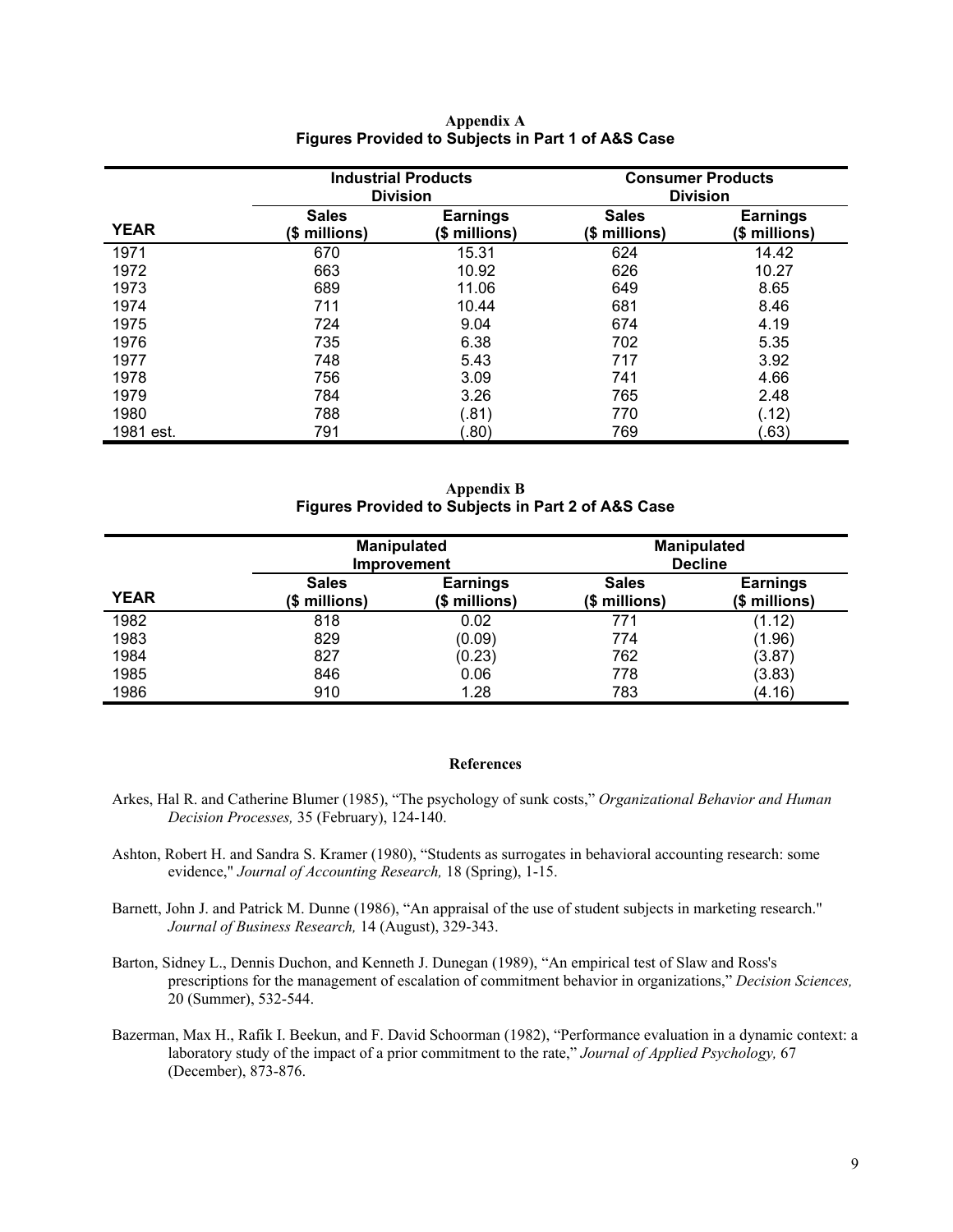- Bowen, Michael G. (1987) "The escalation phenomenon reconsidered: Decision dilemmas or decision errors?" *Academy of Management Review,* 12 (January), 52-66.
- Brockner, Joel (1992), "The escalation of commitment to a failing course of action: Toward theoretical progress," *Academy of Management Review,* 17 (January), 39-61.
- Brockner, Joel and Jeffrey Z. Rubin (1985), *Entrapment in Escalating Conflicts.* New York: Springer-Verlag.
- Clarke, Darral G. (1976), "Econometric measurement of the duration of advertising effect on sales," *Journal of Marketing Research,* 13 (November), 345-357.
- Cohen, Jacob (1988), *Statistical Power Analysis for the Behavioral Sciences.* Hillsdale, NJ: Lawrence Erlbaum Associates.
- Conlon, Edward J. and Judi M. Parks (1987), "Information requests in the context of escalation," *Journal of Applied Psychology,* 72 (August), 344-350.
- Fox, Frederick V. end Barry M. Staw (1979), ""The trapped administrator: Effects of job insecurity and policy resistance upon commitment to a course of action," *Administrative Science Quarterly*, 24 (September), 449-471.
- Funder, David C. (1987), "Errors and mistakes: Evaluating the accuracy of social judgment," *Psychological Bulletin,*  101 (January), 75-90.
- Garland, Howard (1990), "Throwing good money after bad: The effect of sunk costs on the decision to escalate commitment to an ongoing project," *Journal of Applied Psychology*, 75 (December), 728-731.
- Garland, Howard and Stephanie S. Newport (1991), "Effects of absolute and relative sunk costs on the decision to persist with a course of action," *Organizational Behavior and Human Decision Processes,* 48 (February), 55-69.
- Garland, Howard, Craig A. Sandefur, and Anne C. Rogers (1990). "De-escalation of commitment in oil exploration: When sunk costs and negative feedback coincide," *Journal of Applied Psychology,* 75 (December), 721-727.
- Gordon, Michael E., L. Allen Slade, and Neal Schmitt (1987), "Student guinea pigs*:* Porcine predictors and particularistic phenomena," *Academy of Management Review,* 12 (January), 160-163.
- Jarvik, M. E. (1951), "Probability learning and negative recency effect in the serial anticipation of alternative symbols," *Journal of Experimental Psychology,* 41 (April), 291-297.
- Leatherwood, Marya L. and Edward J. Conlon (1988), "The impact of prospectively relevant information on persistence in a project following setbacks," in *Advances in Information Processing in Organizations,* Volume 3, Lee S. Sproull and Patrick D. Larkey (Eds.). Greenwich, CT: JAI Press, 207-219.
- Locke, Edwin A. (1986), *Generalizing from Laboratory to Field Settings.* Lexington, MA: Lexington Books.
- McCain, Bruce E. (1986), "Continuing investment under conditions of failure: A laboratory study of the limits to escalation," *Journal of Applied Psychology,* 71 (May), 280-284.
- Northcraft, Gregory B. and Margaret A. Neale.1(986), "Opportunity costs and the framing of resource allocation decisions," *Organizational Behavior and Human Decision Processes,* 37 (June), 348-356.
- Northcraft, Gregory B. and Gerrit Wolf (1984), "Dollars, sense, and sunk costs: A life cycle model of resource allocation decisions," *Academy of Management Review*, 9 (April), 225-234.